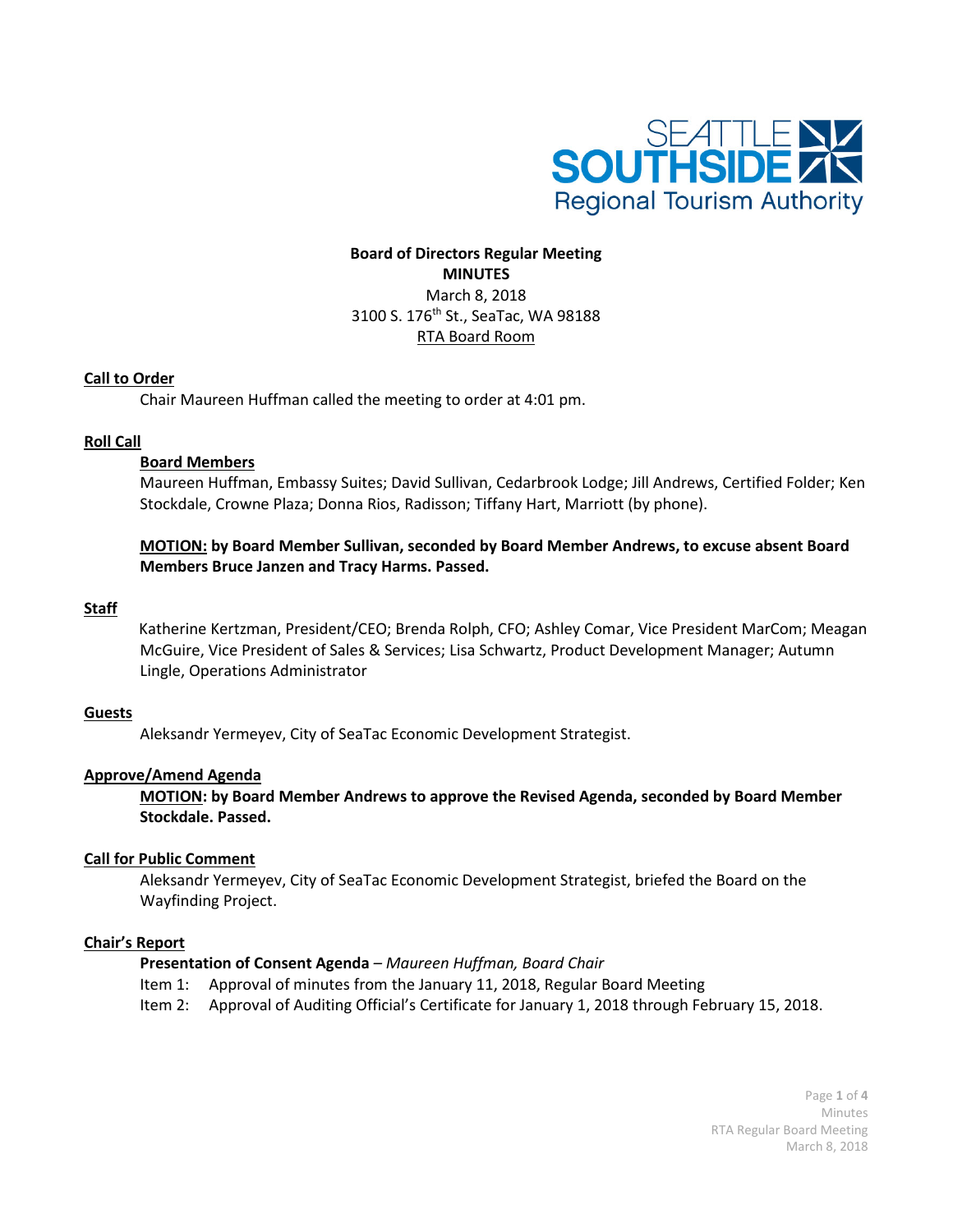(Claim checks and electronic payments for January 1, 2018 through February 15, 2018. Check numbers 7865 through 7958 in the amount of \$764,691.29. Electronic payments for payroll for the dates of January 1, 2018 through February 15, 2018 in the amount of \$129,910.38.)

 Item 3:Resolution No. 2018-002**,** Declaring certain property as surplus and authorizing its disposal. (Obsolete IT equipment, devices and furniture)

 **MOTION: by Board Member Rios, to approve Consent Agenda Items 1 through 3, seconded by Board Member Stockdale. Passed.**

## **Financial Reports**

CFO Rolph provided an overall review of the 2017 RTA financials.

## **Audit Report**

Board Chair Huffman noted that the SAO Exit Conference was short and with no findings. The SAO complimented CFO Rolph on her excellent work.

## **Action Items:**

## **Amend By-Laws Regarding Executive Committee Meeting Frequency and Clarification of the CEO's Administrative Responsibilities**

Resolution No. 2018-XXX to Amend By-Laws. (30-days' Notice per Charter Article VII, Section 7(4) Vote will be taken at next regular meeting).

This would delineate day-by-day operations to be authorized by the President/CEO. A 3-day notice to SeaTac Finance Director after approval, is required. The Executive Committee may then meet as desired with a 24-hour public meeting notice.

# **Merge Sales & Marketing Board Advisory Committee with Sports Development Board Advisory Committee**

**MOTION #2018-010: by Board Member Sullivan to approve Resolution No. 2018-003 to merge the Sales & Marketing Board Advisory Committee with the Sports Development Board Advisory Committee into one committee called the Destination Development Advisory Committee, seconded by Board Member Andrews. Passed.**

# **Destination Development Advisory Committee Appointments**

Candidates' names:

- Board Chair Tracy Harms (President/CEO will reconfirm with Board Member Harms)
- Anne Santistevan Red Lion Hotels, National Sales
- JD Hill Matt Young YMCA, Executive Director
- Linda Botts Crowne Plaza Seattle Airport, Director of Sales
- Mollieann Mad BMI Hospitality Management Director of Sales
- Ron Peck Port of Seattle, Director of Tourism Development
- Cindy Messey– Museum of Flight, Private Events Manager

# **MOTION #2018-011: by Board Member Sullivan to approve the slate of recommended Committee members, seconded by Board Member Rios**. **Passed**

Page **2** of **4** Minutes RTA Regular Board Meeting March 8, 2018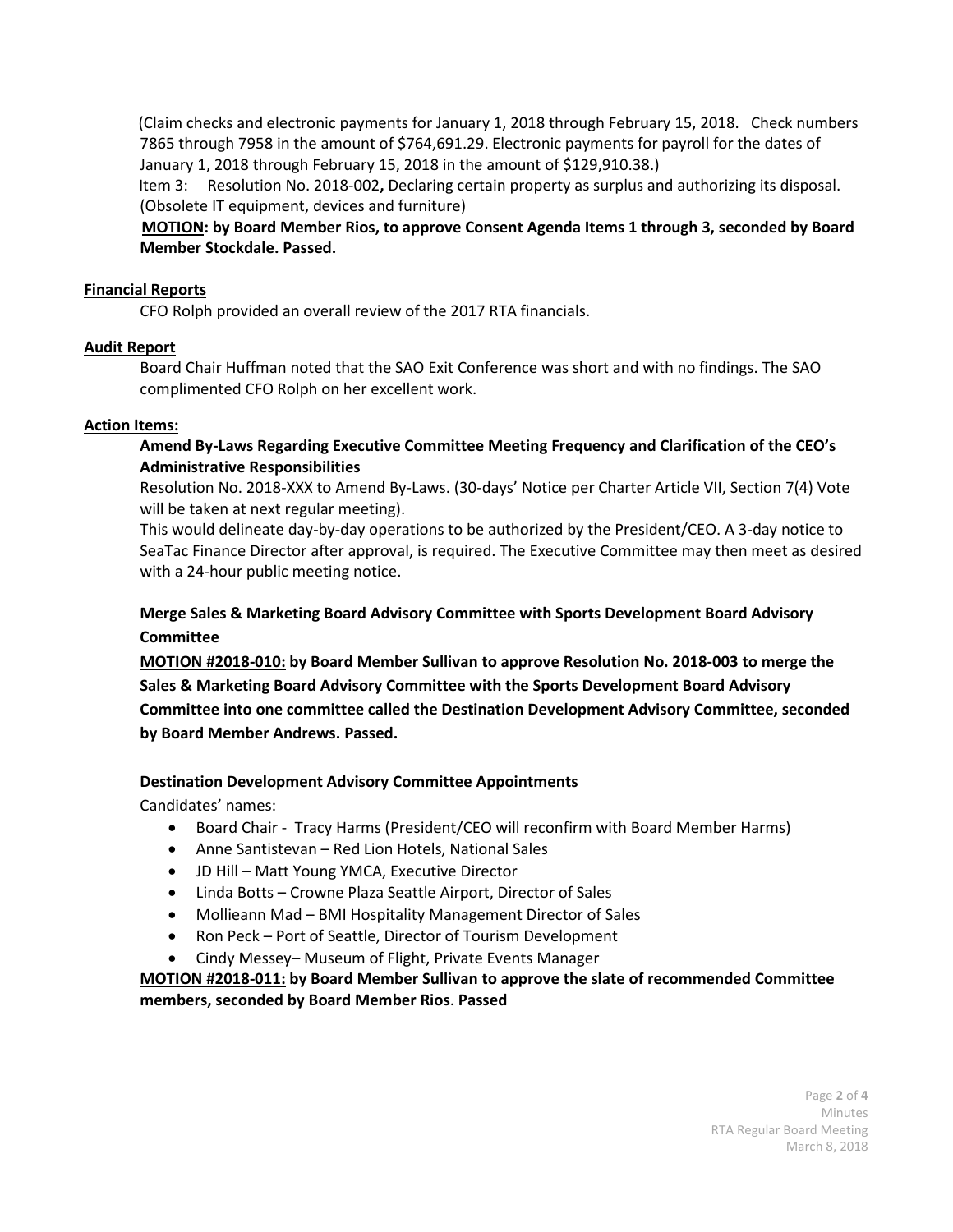## **Amending Employee Handbook**

**MOTION #2018-012: by Board Member Andrews to approve Resolution No. 2018-004, Authorizing the President/CEO to Amend the Employee Handbook to reflect new temporary employee sick leave benefit change per RCW 49.46.210. BPP #004-2015 Resolution No. 2016-034, seconded by Board Member Rios. Passed.**

## **President's Report**

## **Informational:**

- Distribute Dean Runyan Report Reviewed
- Review ROI Calculation The calculations used to arrive at the ROI were explained
- Legislative Update Statewide Tourism Marketing Authority E4SSB-5251 was passed in the House & Senate awaiting Governor signature
- Van Purchase Update The van has been purchased and delivery is expected in 6-8 weeks
- Seattle Southside Chamber Tourism Luncheon April 13th, 11:30am at DoubleTree in SeaTac
- RTA Hosted Seattle Southside Chamber of Commerce Mixer, April 25<sup>th</sup> at 4PM in the RTA Board Room
- Best Alliance Pending Partnership Update The RTA will be partnering with this organization as they attempt to educate Hoteliers on awareness of human trafficking in their properties. Best Alliance will be offering a 10-minute summary at the May  $10<sup>th</sup>$  meeting
- Burien They will not be a full partner, but will be advertising with the RTA and possibly offering food FAM tours
- RTA Tourism Symposium, Thursday, March 29, 2017 from 3:30 to 6pm at the Hilton Conference Center – Now is the time to register!

## **Action Items:**

**Approve Annual Report - Vice President Comar highlighted topics in the report MOTION #2018-013: by Board Member Andrews to approve the Annual Report, seconded by Board Member Stockdale. Passed.**

**Approve Minimum Service Level Marketing Requirement. MOTION #2018-014: by Board Member Andrews to approve Resolution 2018-005 to only market Seattle Southside hotels that maintain a TripAdvisor rating of more than 2.0 stars, seconded by Board Member Sullivan. Passed**.

### **Staff Reports**

Marketing and Communications Division Report was given by MarCom VP Comar

- Website use was up 60% YOY
- Do More Save More has 115 participants signed up and 49 redemptions
- Alaska Airlines Magazine featured the RTA
- Travel Planner requests up
- Social Media & Content Manager Tolley will be attending Travel Writers Conference

Sales & Services Division Report by Sales & Services VP McGuire

• New partnerships with China Tours, Fire Starter and Tour Operator Land